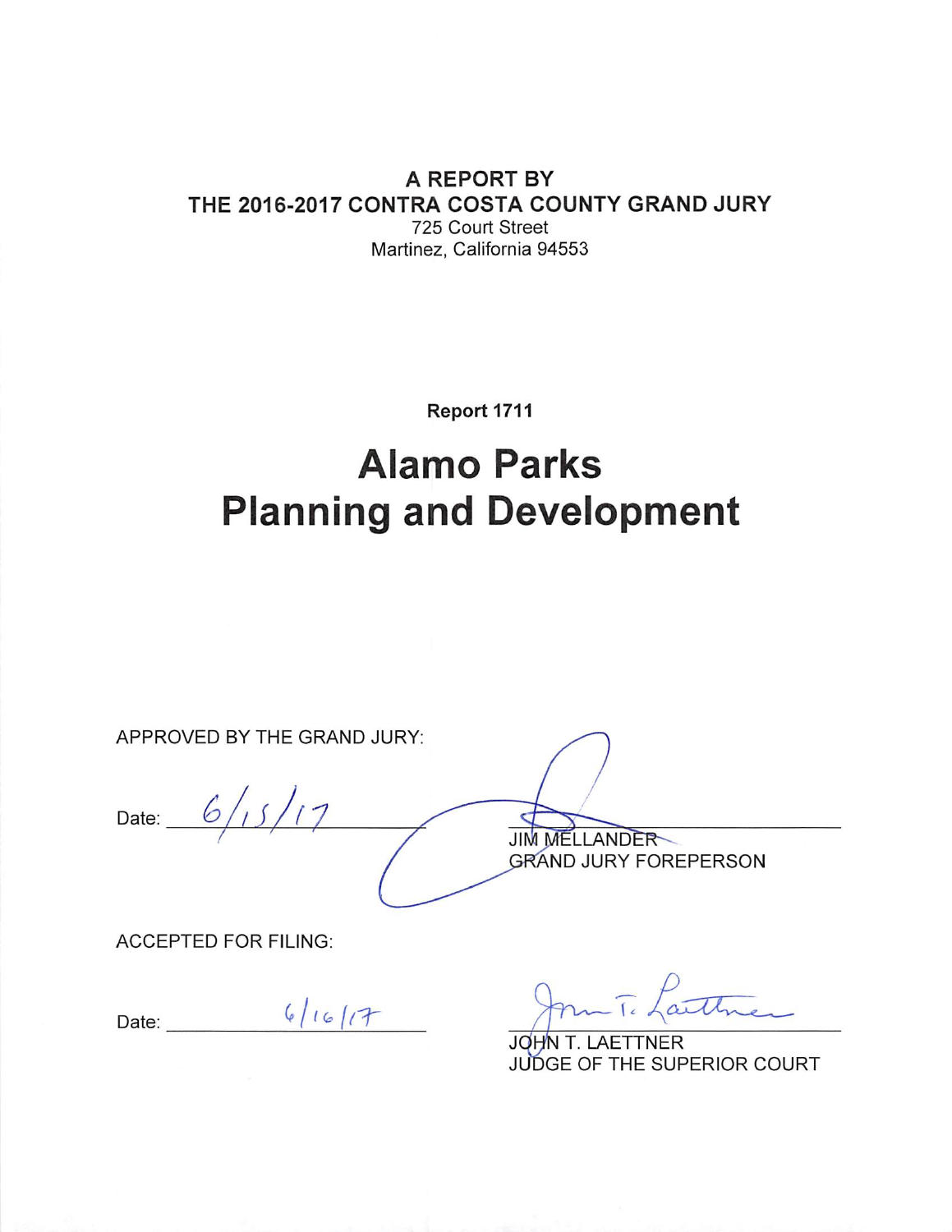Contact: Jim Mellander Foreperson 925-608-2621

Contra Costa County Grand Jury Report 1711

# **Alamo Parks Planning and Development**

# **TO: Contra Costa County Board of Supervisors**

#### **SUMMARY**

Alamo is an unincorporated area of Contra Costa County (County). Because Alamo is not a city, it is governed by the Board of Supervisors (BOS). In 2009, the BOS approved the establishment of a Municipal Advisory Council (MAC) to act on behalf of the citizens of Alamo and to be a centralized voice for the community. <sup>1</sup>

The MAC advises the BOS on community issues and holds monthly public meetings for residents. Land use requests for zoning or other variances are the primary topics of the meetings. MAC meetings are usually attended by those property owners and neighbors immediately affected by the variance requests under discussion.

A portion of the property taxes paid by Alamo property owners funds tax assessment district, R7, which is dedicated to parks and recreation. The MAC is involved in the decision-making process involving park use, site selection, design and construction, and serves as the BOS's advisor on park development. Despite the MAC's role, many residents are unaware of issues concerning park development, such as proposed changes, and learn of them after the fact.

The Grand Jury recommends that the BOS instruct the MAC to reach out to the community for more complete community input prior to submitting recommendations to the BOS. The MAC should identify and respond to the community's concerns and then research ways in which those concerns can best be addressed. The BOS should further instruct the MAC to limit the activities at Livorna Park in accordance with the County's General Plan, and utilize the larger Hap Magee Park for events for which it is better suited.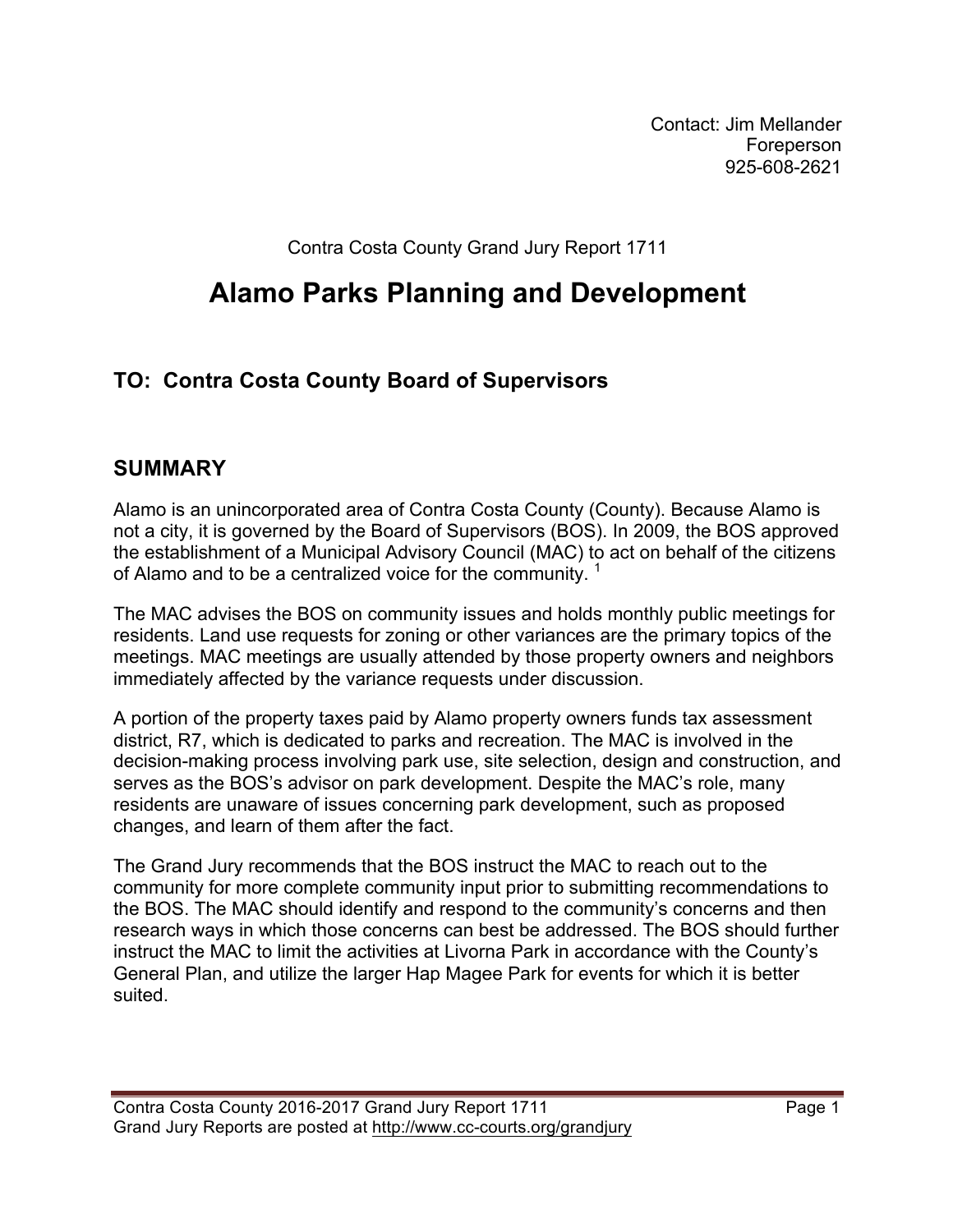# **METHODOLOGY**

In the course of its investigation, the Grand Jury:

- Researched the formation of the parks and the evolution of parks and recreation in Alamo
- Interviewed public officials, County employees, members of the Alamo Improvement Association (AIA), members of the Alamo Municipal Advisory Committee (MAC), and concerned citizens
- Attended MAC meetings and reviewed minutes of their meetings
- Reviewed County records, BOS minutes, budget reports and online postings

# **BACKGROUND**

Alamo is an unincorporated community in Contra Costa County, which is governed by the County Board of Supervisors. Its population in 2016 was  $14,570$ . <sup>2</sup>

|                                        | FY 15/16 Year | FY 16/17 Year End | FY 17/18 Budget |
|----------------------------------------|---------------|-------------------|-----------------|
|                                        | End           | (est)             | (proposed)      |
| <b>Fund Balance</b>                    | \$3,509,224   | \$3,466,358       | \$1,987,085     |
|                                        |               |                   |                 |
|                                        |               |                   |                 |
| Revenue:                               |               |                   |                 |
| Taxes                                  | 1,025,383     | 1,078,000         | 1,080,000       |
| Measure WW                             | 43,576        | 322.973           | 354.706         |
| Other                                  | 23,401        | 18,365            | 19,300          |
| Total Revenue                          | 1,092,360     | 1,419,338         | 1,454,006       |
|                                        |               |                   |                 |
| Expenses                               |               |                   |                 |
| Grounds Maintenance                    | 340,644       | 246,000           | 288,000         |
| Hap Magee Operations                   | 166,863       | 190,186           | 191,351         |
| Trash/Custodial                        | 14.658        | 17,700            | 33,000          |
| <b>Contracted Services</b>             | 60,464        | 40.000            | 35.000          |
| <b>Recreation Supplies</b>             | 9,851         | 10,000            | 10,800          |
| Other                                  | 20,091        | 26,900            | 26,900          |
|                                        |               |                   |                 |
| Capital Improvements                   |               |                   |                 |
| Hap Magee Park Improvements            | 6,933         | 82.500            | 266,250         |
| <b>Hemme Station Park Construction</b> | 212,479       | 1,637,521         | $\Omega$        |
| Livorna Park Bocce Courts              | 186.356       | 533.495           | $\Omega$        |
| Construction                           |               |                   |                 |
|                                        |               |                   |                 |
| <b>Public Works Admin</b>              | 116,886       | 114,409           | 148,900         |
|                                        |               |                   |                 |
| <b>Total Expenses</b>                  | 1,135,225     | 2,898,711         | 1,000,201       |
|                                        |               |                   |                 |
| <b>Net</b>                             | (42, 865)     | (1,479,273)       | 453,805         |
|                                        |               |                   |                 |
| <b>Fund Balance</b>                    | 3.466.358     | 1,987,085         | 2.440.890       |

County Service Area R-7 (Alamo) Financials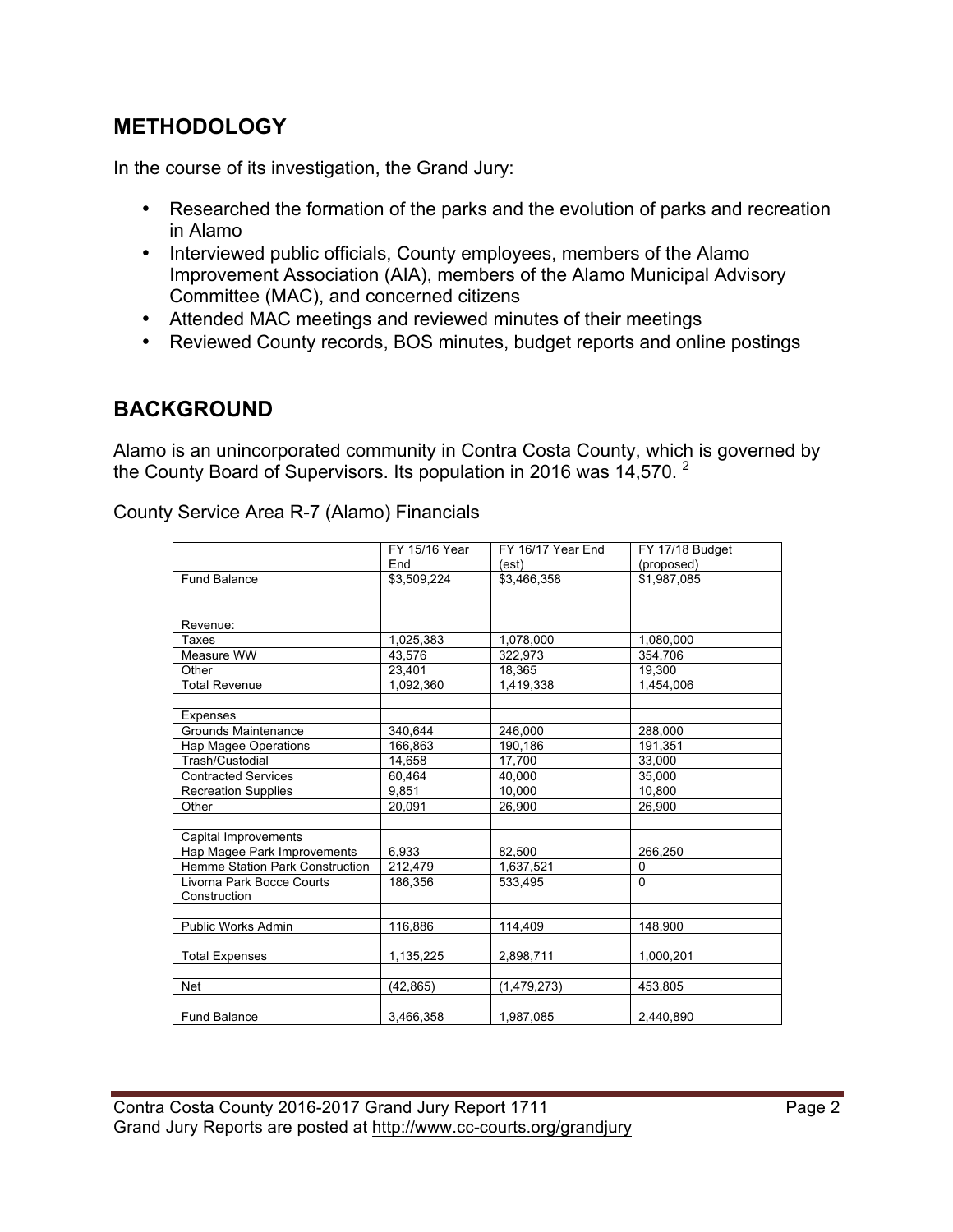#### **History of the CSA R7 Fund**

On January 28, 1974, County Service Area (CSA) R7 was established by the BOS. In June of that same year, Alamo voters approved a measure authorizing CSA R7 to set aside funds to develop parks and recreation services in the community.  $3,4$ 

Measure WW, a \$500 million bond extension approved by voters in Alameda and Contra Costa counties, was another source of revenue in the amount of \$817,931 for CSA R7.<sup>5</sup> By fiscal 2015-16, the balance of the CSA R7 fund had grown to \$3.5 million. The following chart shows fund balances, plus estimated revenues and expenses. It also shows estimated expenditures of \$719,851 for the proposed Livorna Park bocce courts. As of the writing of this report, there is no long-term plan for the use of CSA R7 funds.<sup>6</sup>

At one point, there had been an active discussion within the Alamo community about improving representation through incorporation. In March of 2009, the residents of Alamo voted not to incorporate.<sup>7</sup> Subsequently, the BOS appointed a MAC, made up of seven residents. The Alamo MAC is intended to act as a voice for the community and provides recommendations to the BOS on new and existing projects, including 'parks and recreation' and the allocation of CSA R7 funds.

The Contra Costa County Advisory Body handbook explains MACs as follows:

These councils face two ways: toward the county, offering the views of the community; and toward the community, supplying information about county proposals… Although each of us has opinions and preferences, the role of the advisory body member is to consider and represent more than your personal opinion on the topics considered…It is the advisory body member's responsibility to represent the larger public interest by putting the needs, interests, and protection of the residents of the county as his or her primary concern. <sup>8</sup>

# **DISCUSSION**

#### **History of Livorna Park**

In 1992, a development of 98 single family homes was proposed in a previously undeveloped area of Alamo adjacent to a small, quiet neighborhood. Throughout the approval process, a study was done to help mitigate the impact of the development on the surrounding community. <sup>9</sup> Consideration was given to traffic, school resources, noise, lights, scenic impact, preservation of the surrounding landscape and the environmental impact on wildlife. To make the project more appealing to neighboring homeowners, the developer proposed replacing three proposed home sites with a 4.4 acre park, which separated the existing neighborhood and the development.<sup>10</sup>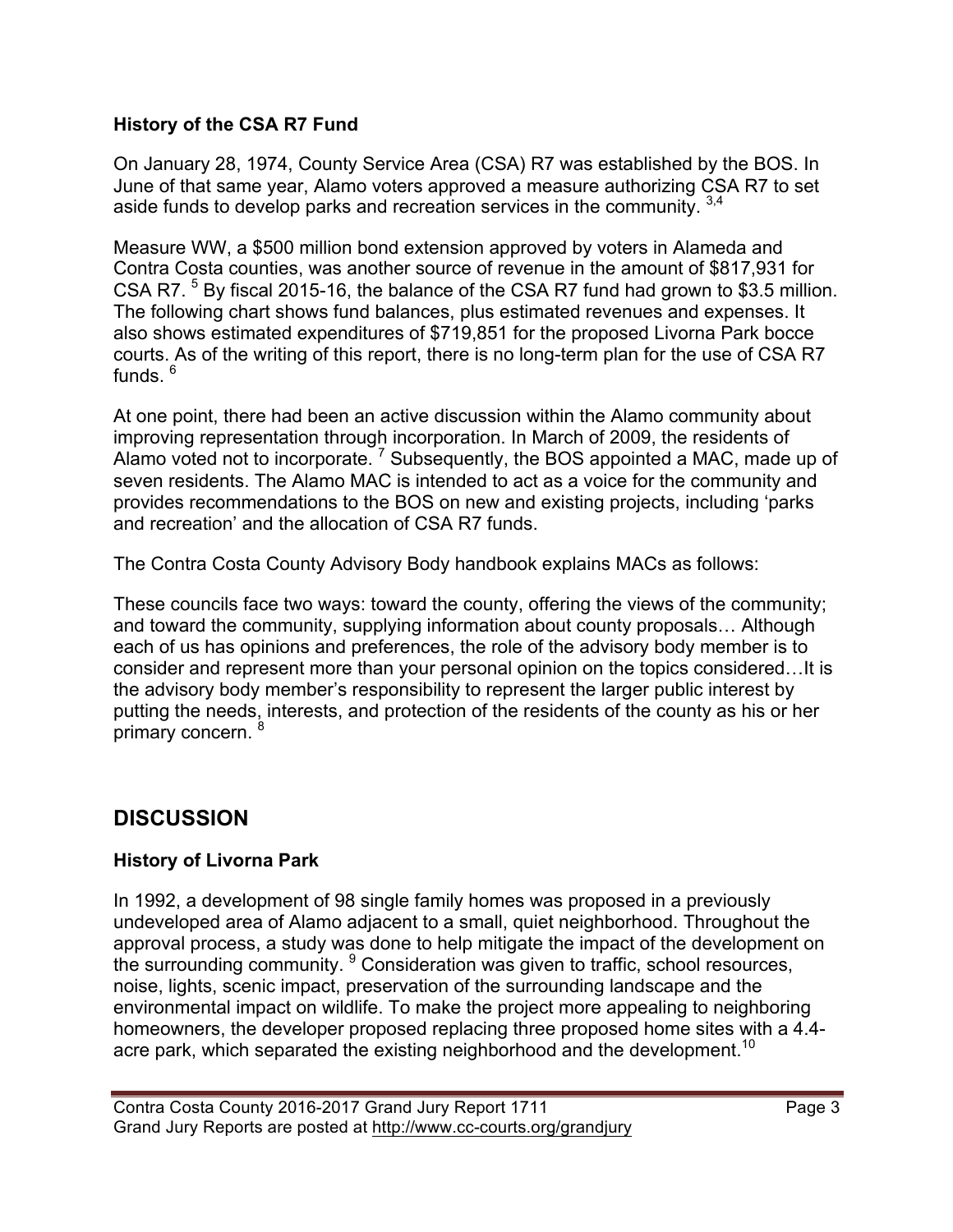In 1994, the Alamo Estates Subdivision was approved with 95 houses and a 4.4-acre neighborhood park.11 This small neighborhood park would later be named Livorna Park. 12

The County's General Plan outlines the criteria for a "neighborhood park." The site for a neighborhood park without a playground is 3 to 7 acres. If the park includes a playground, it should be 6 to 8 acres. Facilities in the park should be limited to landscaped open space (trees, grass, and shrubbery), benches, tables and walkways. A neighborhood park of this size generally services residents living within one half mile of the park.  $13$ 

Livorna Park sits within a quiet residential area surrounded by single family homes. It was built to accommodate nearby residents and provides parking for 17 vehicles.

Over the years, amenities were added to Livorna Park without increasing its size. These additions included a playground, an active volleyball court, a gazebo, and in 2016 a bocce court facility. Activities at Livorna Park have also expanded in size and frequency to well beyond the park's intended purpose. Livorna Park now hosts summer concerts that are attended not only by residents of Alamo but by people from neighboring cities. The attendance can exceed 500 people.<sup>14</sup> During these events, vendors are invited to set up concession stands. In addition to the noise, vehicles are illegally parked, alcohol is openly consumed and trash is left throughout the surrounding neighborhood. Further measures were deemed necessary to accommodate the large crowds, including the rental of Porta-Potties, a visible police presence and an ambulance.

Over the years, residents have expressed concerns and objections to the Alamo MAC about the size of the crowds and the impact on the surrounding neighborhood. Some residents believe their concerns are not being heard or addressed. For example, a sign at the Miranda Avenue entrance to Livorna Park was changed without notice to indicate increased evening park hours to 10 pm. Residents were not made aware of this change in advance.

There is a larger 16.3-acre park in Alamo named Hap Magee Park with parking for 89 vehicles. It is better suited for holding large events; however, the MAC continues to hold concerts and movies at Livorna Park.

#### **The Alamo MAC**

The MAC meets on the first Tuesday of every month at 6 pm at the Women's Club. MAC complies with the Brown Act by posting meeting agendas at park bulletin boards. However, it does not post agendas in downtown Alamo. Meetings are sparsely attended. <sup>15</sup> In the past five years, the issue of public awareness has not been a MAC agenda item.

In 2010, the MAC sought community input by sending a survey to residents to determine how to spend the growing CSA R7 funds. While tabulating the result, it was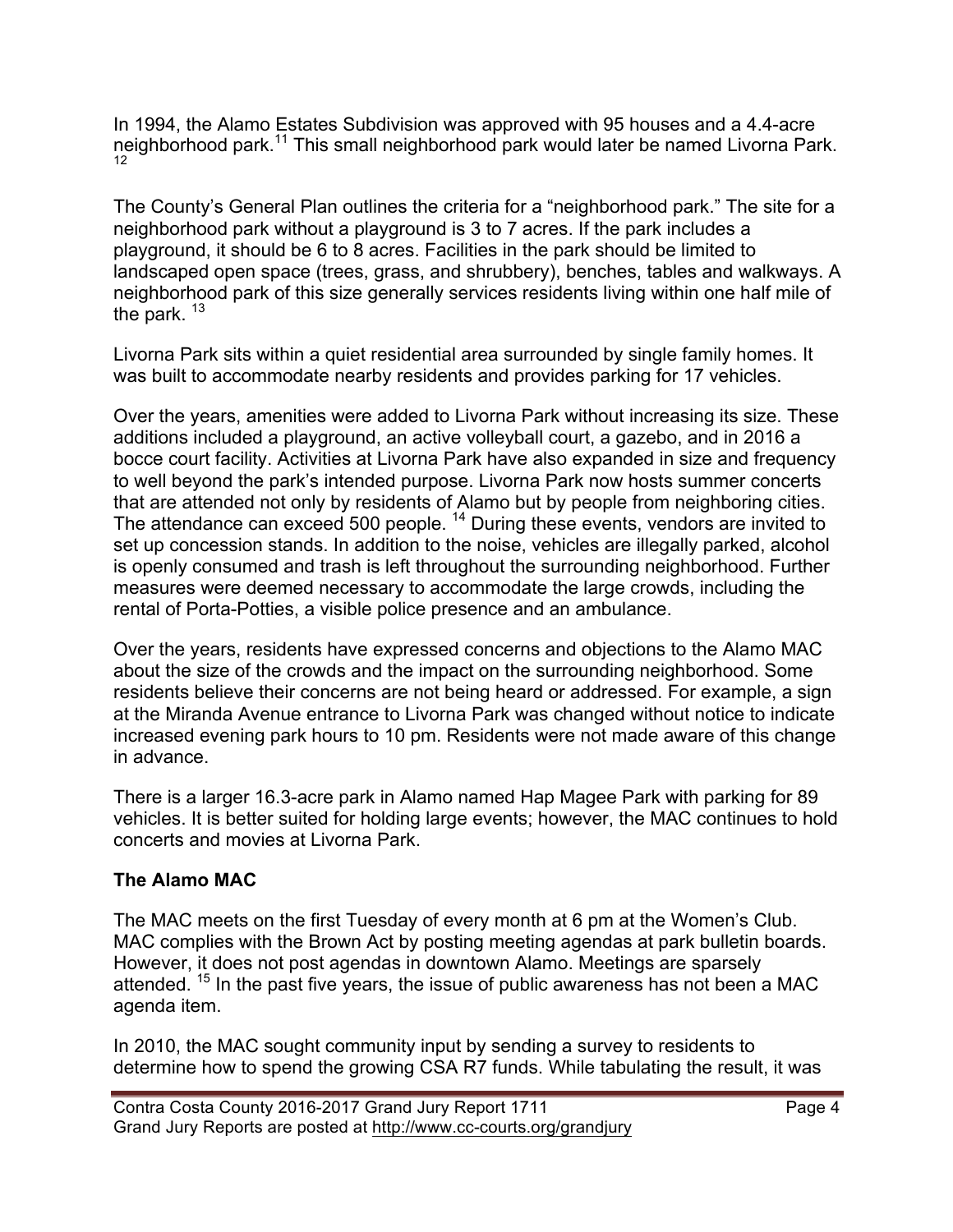discovered that the survey results were flawed, because "[a]n unknown number of people who are not residents of Alamo filled out the survey…" rendering the results invalid. <sup>16</sup> A corrected survey was not conducted and it does not appear that MAC made further efforts to seek input from Alamo residents about this subject.

Without a clear mandate from the residents of Alamo, the MAC recommended to the BOS that \$750,000 be spent planning and building bocce courts at Livorna Park in an area that would extend over an existing volleyball court. <sup>17</sup> The local County Supervisor's office, the MAC, and published newspaper articles indicate the results of the afore-mentioned survey as a rationale for approving the project.  $18$ 

While the MAC only performed a single, flawed survey prior to adding the bocce courts, the MAC generally puts greater effort into promoting concerts and other large events. The MAC uses several promotional methods to encourage participation on concert and movie nights. These include numerous signs posted on busy corners throughout Alamo, postings in local papers, flyers at schools and advertisements on the radio.

#### **Community Concerns**

- In June 2015, concerned residents circulated a petition signed by over 50 residents, which objected to the installation of the bocce courts at Livorna Park. This petition was sent to the local County Supervisor's office. No community meeting was held in response to the petition, and the issue did not appear on any subsequent MAC meeting agendas.
- In January 2016, following the posting of a flyer in the park about the bocce courts, a heated discussion ensued amongst citizens on a social networking site called Nextdoor.com. The focus of the discussion was the appropriateness of the bocce courts. The discussion included over 70 open comments and revealed that a significant number of residents were unaware of the project, and that some were opposed to it. The MAC did not re-evaluate the project.
- In the beginning of 2016, the County Parks Department performed an online survey. Its purpose was to obtain suggestions on the future development of the new Hemme Park. Out of 31 respondents, 13 used this opportunity to voice their objection to the plan to have bocce courts built at Livorna Park.<sup>19</sup>
- As of the date of the survey, no contracts had yet been signed and minimal financial commitment made to the development of the bocce courts. Yet, the MAC did not attempt to address the concerns about this project.
- On March 10, 2016, bids were due from contractors wishing to build the bocce facility at Livorna Park.<sup>20</sup>
- Construction was finished on the bocce facility and it is expected to be open to the public in June 2017.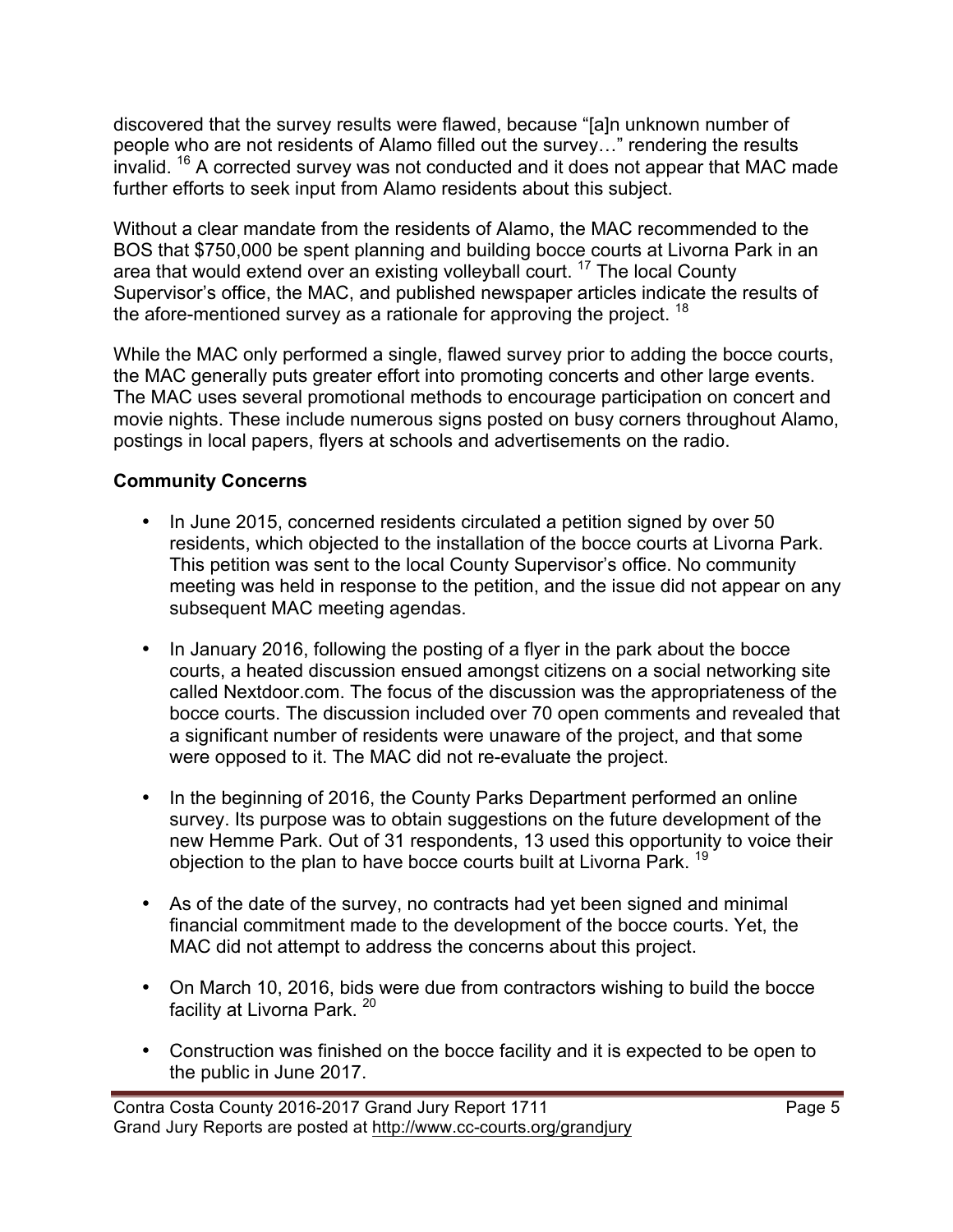#### **FINDINGS**

- F1. There is no comprehensive long-term plan for the use of Alamo CSA R7 funds.
- F2. The residents living around Livorna Park were instrumental in the park's creation.
- F3. At the inception of Livorna Park, its design, size, amenities and parking facilities were all in accordance with the County's General Plan and designed to limit the activities at that park.
- F4. Livorna Park is currently being used in a manner that exceeds its original purpose and use.
- F5. The events held at Livorna Park have increased in size and frequency since its inception.
- F6. The events held at Livorna Park are not consistent with that of a quiet neighborhood park.
- F7. The County General Plan indicates that a 4.4-acre park, the size of Livorna Park, should only have trees, grass, shrubs, benches, tables and walks. Amenities suitable for much larger parks have been added over the years.
- F8. The MAC has recommended changes and activities that run contrary to Livorna Park's initial purpose.
- F9. The MAC has not sufficiently considered the impact of recommended changes and activities to Livorna Park on the residents of the surrounding neighborhood.
- F10. A sign at the Miranda Avenue entrance to Livorna Park was changed to increase park hours to 10 pm without consulting with the neighbors.
- F11. Hap Magee Park is larger than Livorna Park and has more parking.
- F12. The Alamo MAC moved building bocce courts forward at Livorna Park without fully addressing residents' concerns or obtaining strong community support.
- F13. The MAC does not adequately solicit input from Alamo residents to determine the needs of the community prior to recommending actions to the BOS.
- F14. The MAC widely and actively promotes concerts, movies and other events at Livorna Park.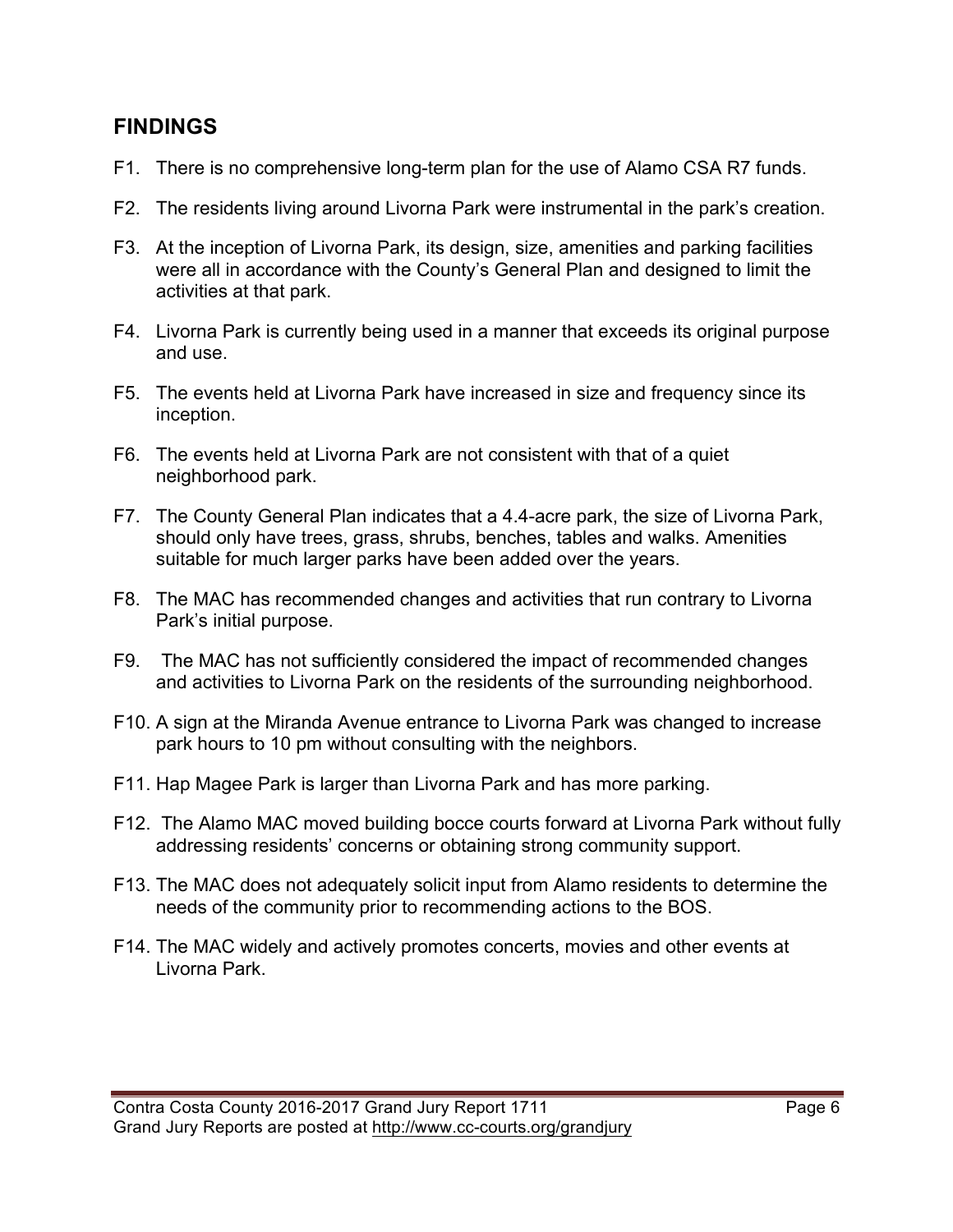# **RECOMMENDATIONS**

- R1. The Board of Supervisors should consider developing a written, long-term plan for the CSA R7 funds.
- R2. The Board of Supervisors should consider instructing the MAC to use some of its CSA R7 funds to perform a survey of residents to ensure that long term plans for Alamo parks reflect the needs and concerns of the community.
- R3. Prior to funding any park projects, the Board of Supervisors should consider ensuring that improvements or land purchases are in accordance with the proposed long-term CSA R7 plan and the County's General Plan.
- R4. The Board of Supervisors should consider replacing the new sign at the Miranda Avenue entrance of Livorna Park to match the other existing sign, which indicates park hours from sunrise to sunset.
- R5. The Board of Supervisors should consider directing the MAC to hold large events at Hap Magee Park, rather than Livorna Park.
- R6. To ensure that the MAC's recommendations are supported by the community, the Board of Supervisors should consider instructing the MAC to provide a history of community outreach efforts and feedback to support their recommendations.

# **REQUIRED RESPONSES**

|                                          | <b>Findings</b> | <b>Recommendations</b>           |
|------------------------------------------|-----------------|----------------------------------|
| Contra Costa County Board of Supervisors | $F1$ to $F14$   | R <sub>1</sub> to R <sub>6</sub> |

These responses must be provided in the format and by the date set forth in the cover letter that accompanies this report. An electronic copy of these responses in the form of a Word document should be sent by e-mail to ctadmin@contracosta.courts.ca.gov and a hard (paper) copy should be sent to:

> Civil Grand Jury – Foreperson 725 Court Street P.O. Box 431 Martinez, CA 94553-0091